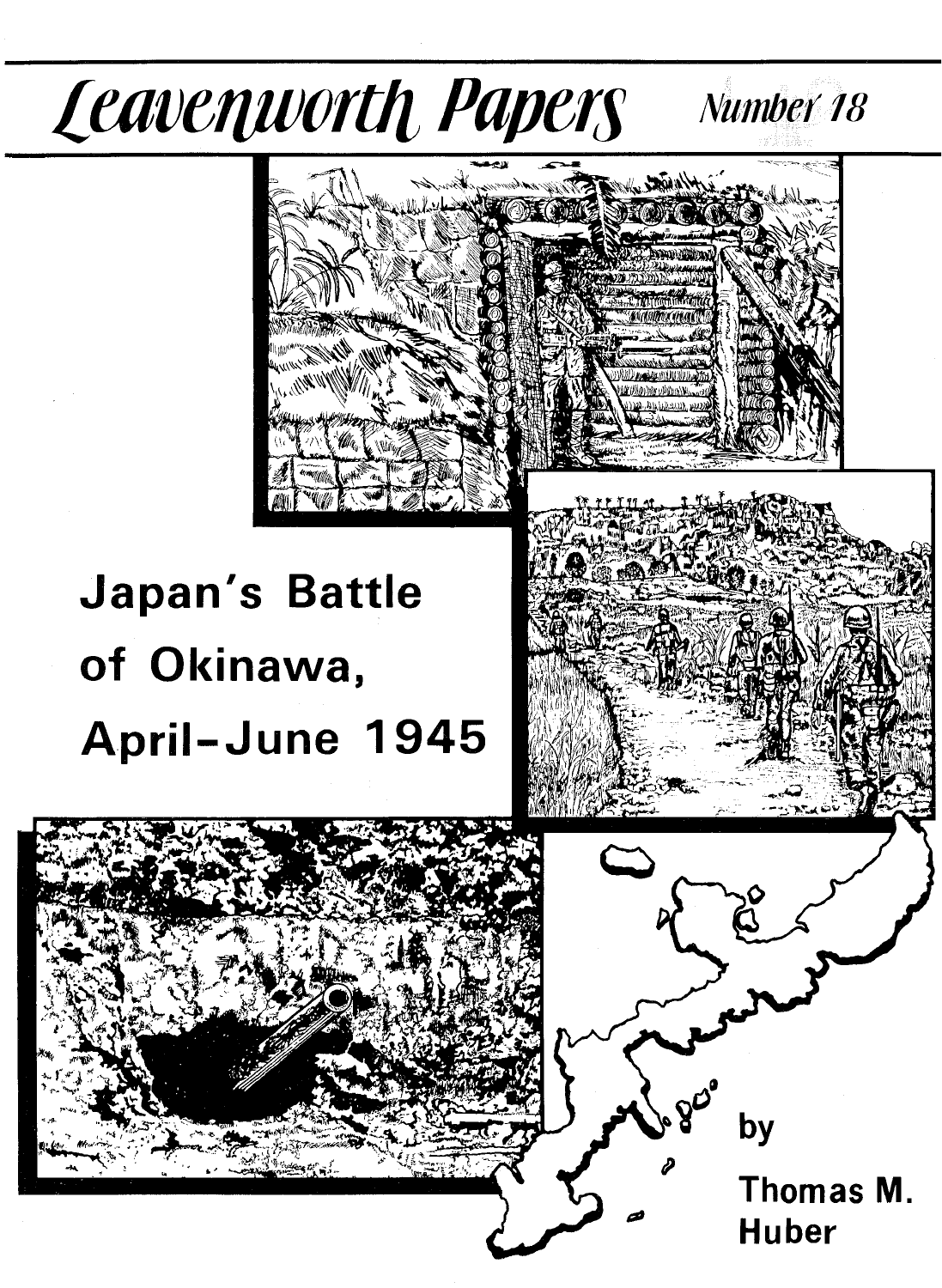#### *FOREWORD*

In modern military literature, there is no more pernicious theme than that the day of the infantryman has passed us by, overwhelmed by increasingly lethal technology. Japan's Battle of Okinawa, the newest of the Leavenworth Papers series, takes us into the world of the modern infantryman and illustrates in vivid detail Clausewitz' dictum that combat is to war as cash payment is to commerce.

Dr. Thomas M. Huber's work is unique: for the first time in English, the Battle of Okinawa is analyzed from the vantage point of the Japanese defenders. Basing his work on extensive research in Japanese military archives, Dr. Huber affords the reader a view of the Okinawa battles literally from "the other side of the hill."

Okinawa was the most sanguinary of the Pacific island battles of World War II. Its occurrence came at a point in the war when both combatants had accumulated years of experience in planning and executing complex operations on island terrain and had developed an array of fearsomely lethal weapons whose doctrines of employment were in full bloom. This meant that the ground at Okinawa would be contested in ways that were reminiscent of the Western Front of World War I.

In this respect, Leavenworth Paper No. 18 may provide its most valuable service by depicting a part of World War II far removed from the plains of Europe that are so familiar to us today. For, although the tools of war employed in Europe were present on Okinawa, the shape, the tempo, and indeed the character of the operations on Okinawa were entirely different from those in Europe. Still, the Okinawa operations were every bit as testing of men and materiel as those in any venue of battle in the whole war.

Professional soldiers and students of modern war will be rewarded by reading this informative and insightful study, which is so suggestive of contemporary problems bearing upon the employment of infantry and other arms in high-intensity combined arms operations in inhospitable terrain against, it must be said, an implacable and skillful enemy.

May 1990 LEONARD P. WISHART III Lieutenant General, USA Commandant

**Director** COL **Richard** M. Swain Professor of Combined Arms Warfare Dr. Roger J. Spiller Curriculum Supervisor MAJ Harold W. Coyle Instructor Team I LTC Robert D. Ramsey III, Chief<br>J. Bremer Jr. **Dr. Jerold E. Brown** LTC August W. Bremer Jr.<br>LTC Michael W. Dunn Dr. Christopher R. Gabel LTC James R. McLean Dr. George W. Gawrych Dr. Samuel J. Lewis John F. Morrison Professor of Military History Dr. Jerry M. Cooper ARNG Historian MAJ Dwain L. Crowson, ARNG Instructor Team *II* LTC Arthur T. Frame, Chief LTC Richard V. Barbuto MAJ Neil V. Lamont LTC John R. Finch Dr. Robert F. Baumann MAJ Stephen D. Coats Dr. Gary J. Bjorge MAJ Kenneth R. Dombroski Dr. Thomas M. Huber Dr. Lawrence A. Yates Military History Education Committee LTC Robert E. Gillespie, Chief MAJ Terry L. Siems Dr. Jack J. Gifford<br>MSG Larry D. Roberts Dr. Michael D. Pea Dr. Michael D. Pearlman Staff Ride Committee **Historical Services Committee** Historical Services Committee Dr. William G. Robertson, Chief Dr. Robert H. Berlin, Chief Dr. Robert H. Berlin, Chief LTC Edward P. Shanahan LTC John 1. Boxberger Elizabeth R. Snoke, Librarian Donald L. Gilmore, Editor MAJ George E. Knapp **Marilyn A. Edwards, Editor** Marilyn A. Edwards, Editor **Staff** SSG Kim E. Nyberg Sharon E. Torres Carolyn D. Conway Luella J. Welch

Leavenworth Papers are published by the Combat Studies Institute, U.S. Army Command and General Staff College, Fort Leavenworth, KS 66027-6900. The views expressed in this publication are those of the author and not necessarily those of the Department of Defense or any element thereof. Leavenworth Papers are available from the Superintendent of Documents, U.S. Government Printing Office, Washington, DC 20402.

Leavenworth Papers US ISSN 0195 3451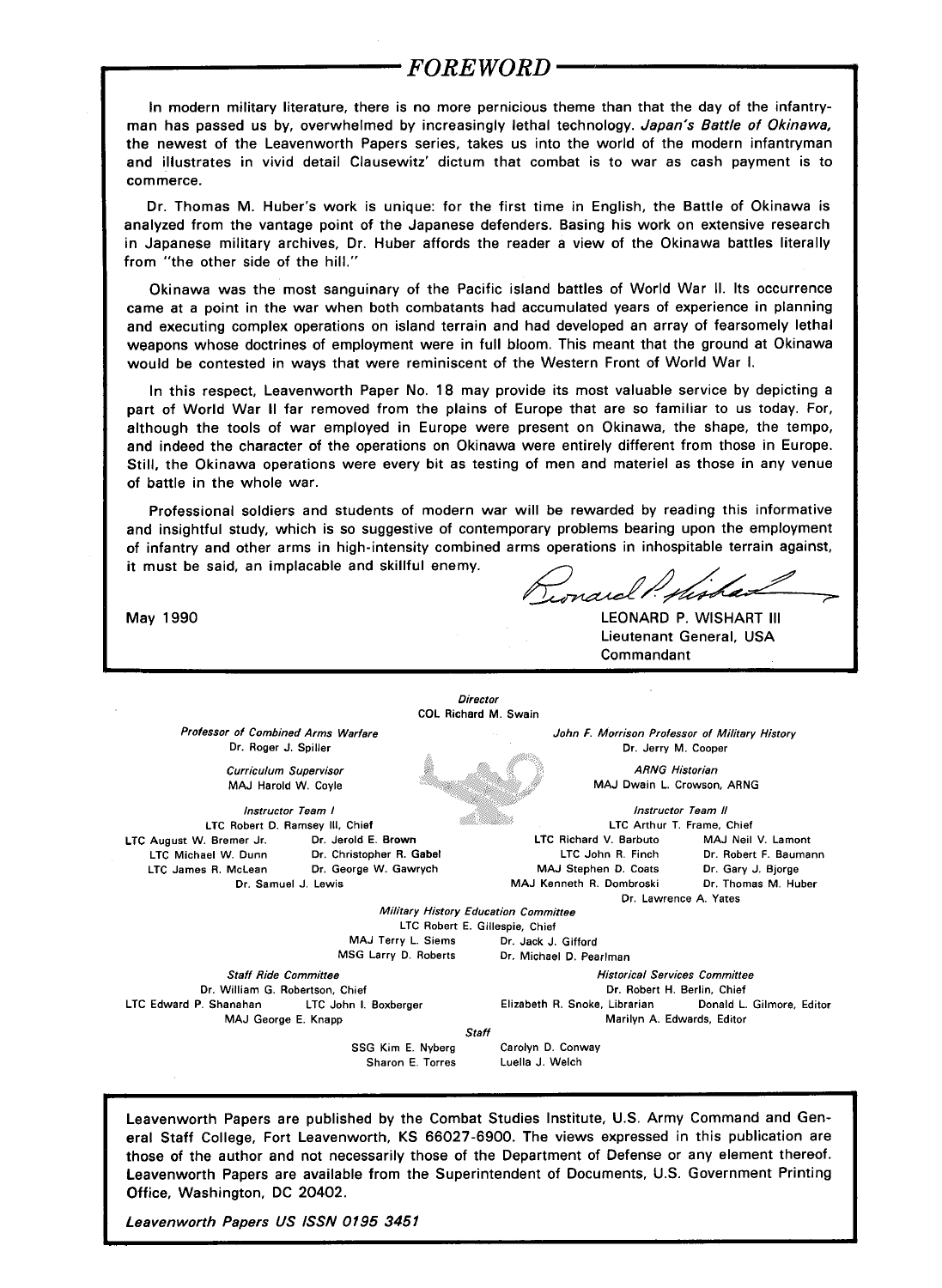

**Combat Studies Institute** U.S. Army Command and General Staff College Fort Leavenworth, Kansas 66027-6900

Thomas M. **Huber**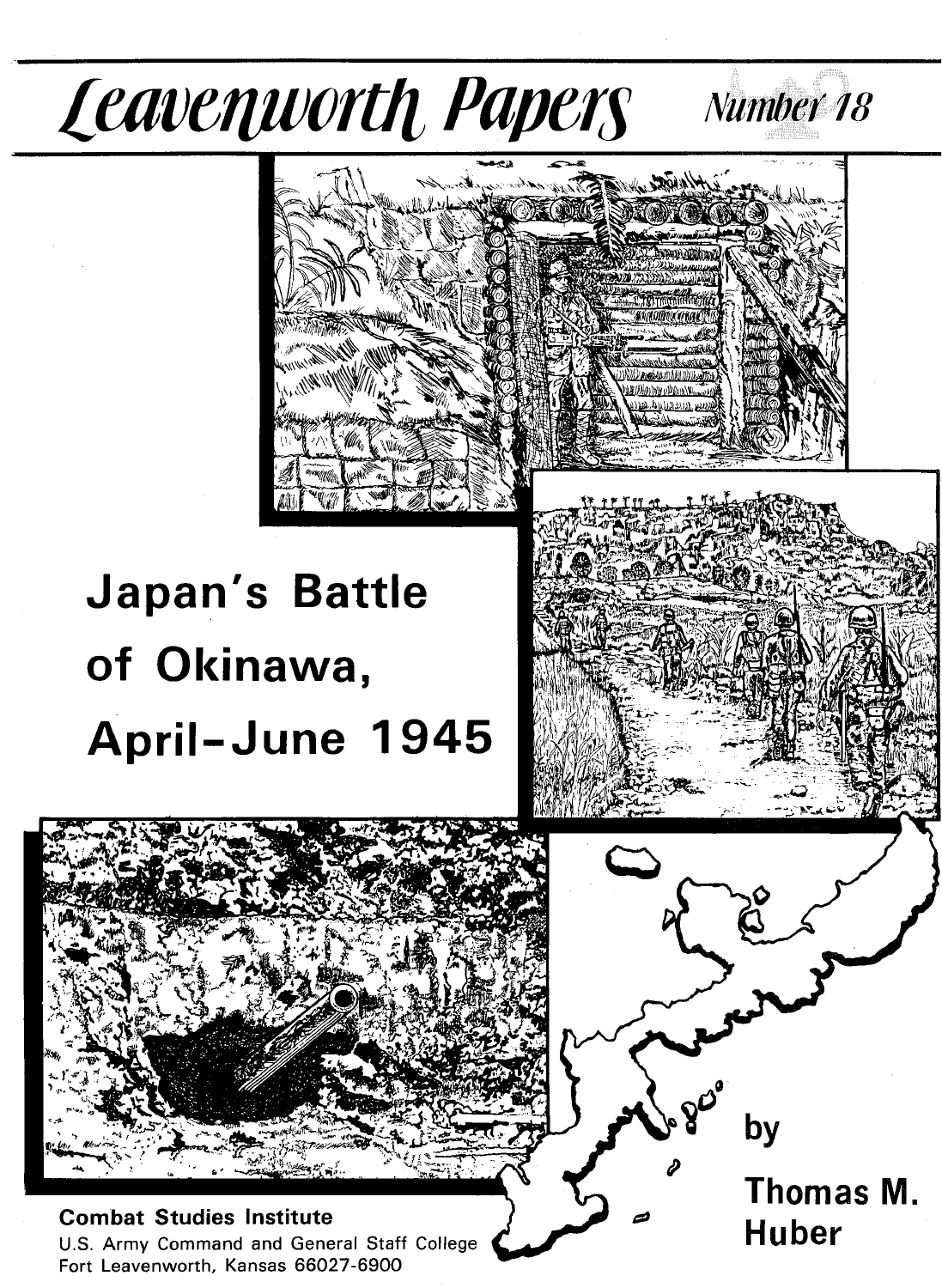#### **Library of Congress Cataloging-in-Publication Data**

Huber, Thomas M.

Japan's battle of Okinawa, April to June 1945 / by Thomas M. Huber.

p. cm.- (Leavenworth papers, ISSN 0195-3451; no. 18) Includes bibliographical references (p. ). 1. World War, 1939-1945-Campaigns-Japan-Okinawa Island. I. Title. II. Series. D767.99.045H83 1990 90-2223<br>940.54'25—dc20 CIP  $940.54'25 - dc20$ 

For sale by the Superintendent of Documents, U.S. Government Printing Office, Washington, D.C. 20402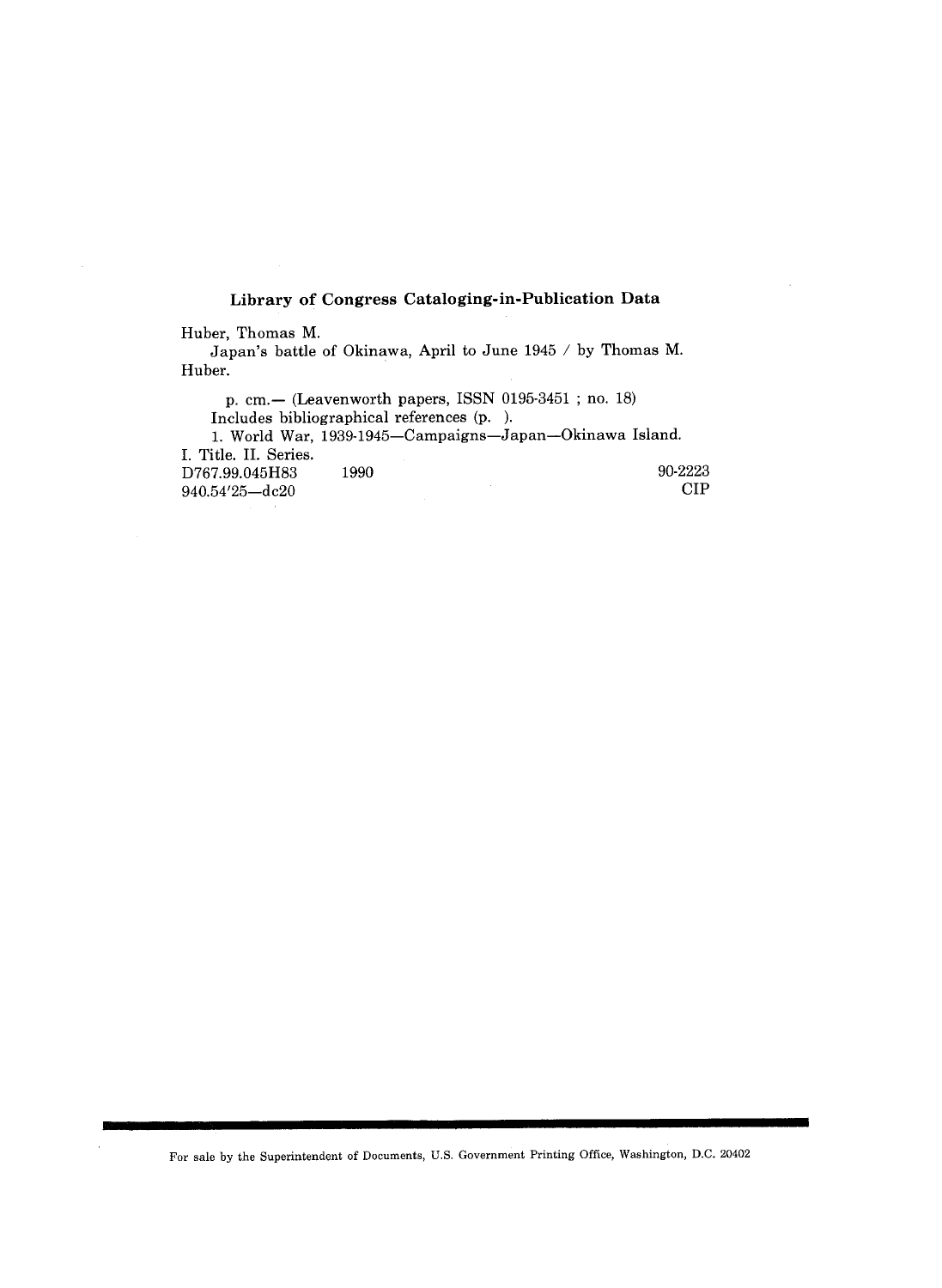# Contents

J.

 $\hat{\boldsymbol{\beta}}$ 

|                                                                                                                                                                                                                          | $\mathbf{v}$                                                       |
|--------------------------------------------------------------------------------------------------------------------------------------------------------------------------------------------------------------------------|--------------------------------------------------------------------|
|                                                                                                                                                                                                                          | vii                                                                |
|                                                                                                                                                                                                                          | $\overline{1}x$                                                    |
|                                                                                                                                                                                                                          | xi                                                                 |
| Chapter                                                                                                                                                                                                                  |                                                                    |
| $\mathbf{1}$ .<br>Anticipation of the Battle, March 1944 to March 1945<br>IJA Main Units: Heavy and Light Divisions<br>The 32d Army's Leadership: Heroism Versus Realism<br>The Locus of Authority in the 32d Army Staff | $\mathbf{1}$<br>$\overline{2}$<br>14<br>16<br>19<br>21<br>24<br>24 |
| 2.<br>Planning the Japanese 12 April Offensive                                                                                                                                                                           | 27<br>27<br>31<br>32<br>32<br>34<br>35                             |
| 3.<br>Cave Warfare: Some Comparisons                                                                                                                                                                                     | 41<br>41<br>41<br>47<br>63<br>64<br>65<br>66<br>68<br>71<br>74     |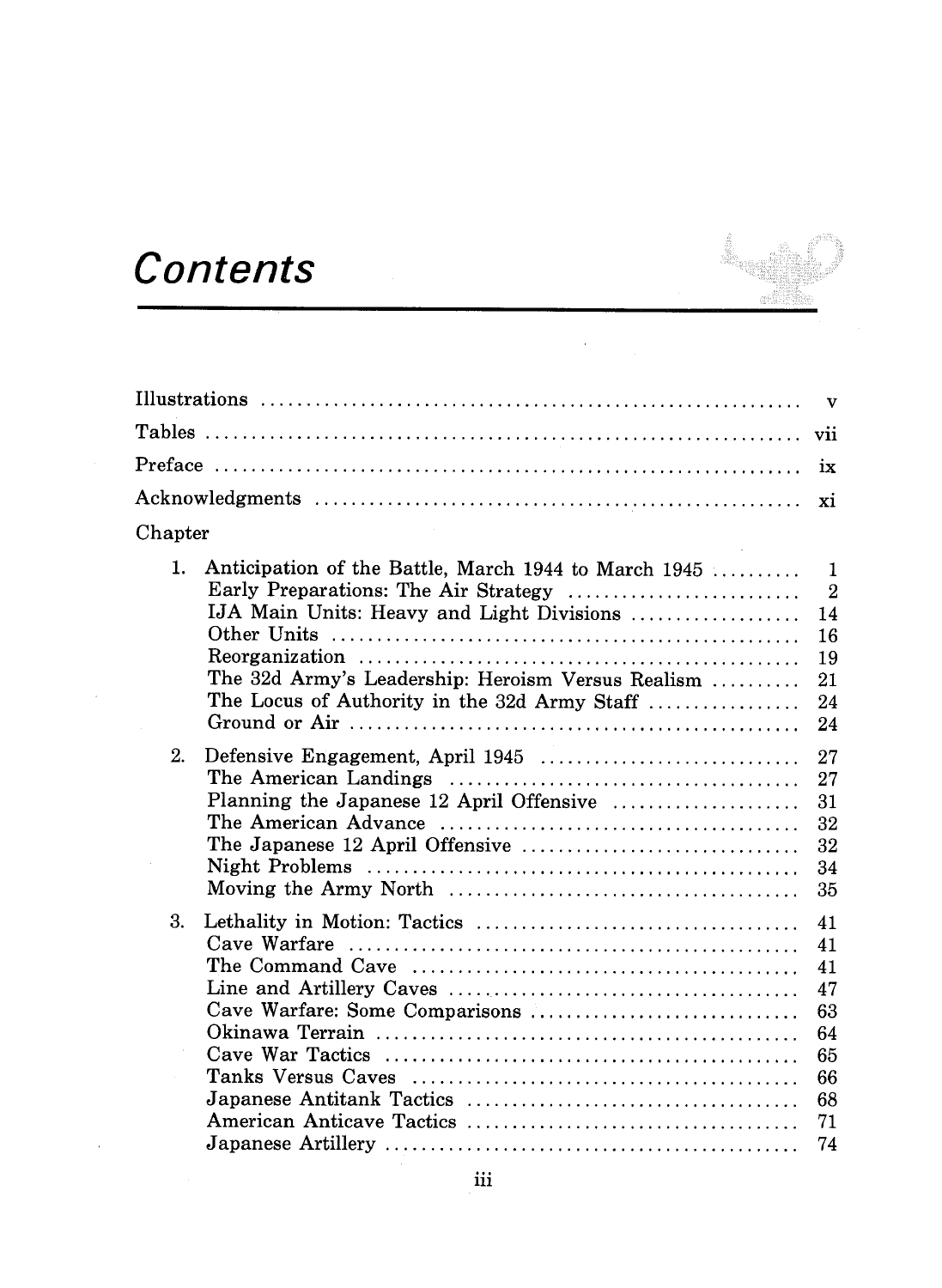| 4.                     |                                                                                                               |  |
|------------------------|---------------------------------------------------------------------------------------------------------------|--|
|                        | The 29 April Meeting $\ldots \ldots \ldots \ldots \ldots \ldots \ldots \ldots \ldots \ldots \ldots \ldots$ 82 |  |
|                        |                                                                                                               |  |
|                        |                                                                                                               |  |
|                        |                                                                                                               |  |
|                        |                                                                                                               |  |
|                        |                                                                                                               |  |
|                        |                                                                                                               |  |
|                        |                                                                                                               |  |
|                        |                                                                                                               |  |
| ${\Large\bf Appendix $ |                                                                                                               |  |
|                        |                                                                                                               |  |
|                        |                                                                                                               |  |
|                        |                                                                                                               |  |
|                        |                                                                                                               |  |

 $\mathcal{A}^{\mathcal{A}}$ 

 $\hat{\boldsymbol{\beta}}$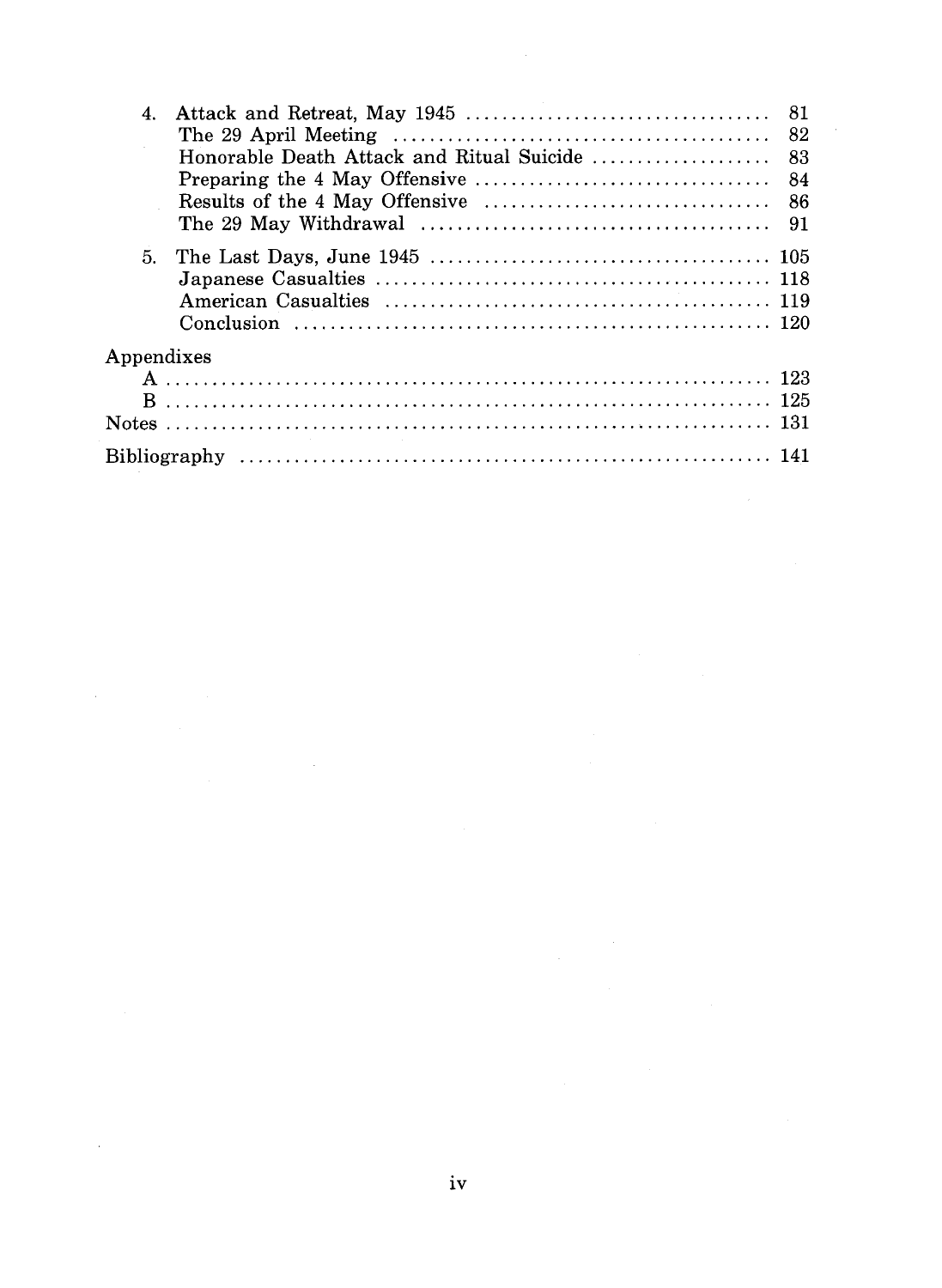# *Illustrations*

### Maps

| 1.  |                                                               |  |
|-----|---------------------------------------------------------------|--|
| 2.  | The IJA 32d Army positions, December $1944$ —Janaury $1945$ 8 |  |
| 3.  |                                                               |  |
| 4.  |                                                               |  |
| 5.  |                                                               |  |
| 6.  |                                                               |  |
| 7.  |                                                               |  |
| 8.  |                                                               |  |
| 9.  | Preliminary withdrawal of the 62d Division, 25 May 1945  95   |  |
| 10. |                                                               |  |
|     | 11. Withdrawal of the 44th Independent Mixed Brigade,         |  |
| 12. |                                                               |  |
| 13. |                                                               |  |
| 14. |                                                               |  |
| 15. | Battle line on the Kiyan Peninsula, $10-19$ June $1945$ 113   |  |
|     |                                                               |  |

i

#### Figures

| 1. Organization of the IJA 24th Infantry Division, March 1945  15 |  |
|-------------------------------------------------------------------|--|
| 2. Organization of the IJA 62d Infantry Division, March 1945  17  |  |
| 3. Organization of the 44th Independent Mixed Brigade             |  |
|                                                                   |  |
|                                                                   |  |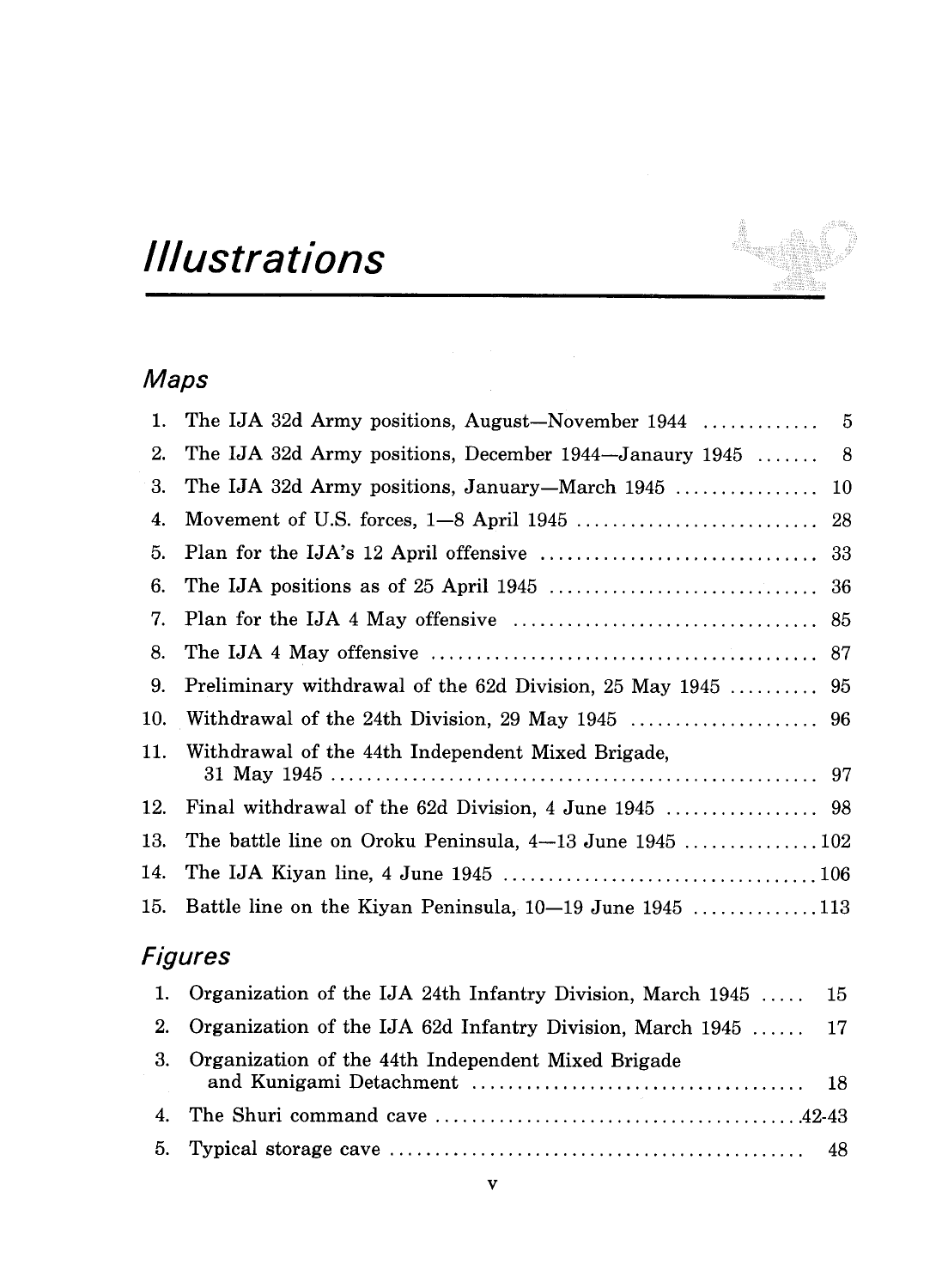$\hat{\boldsymbol{\beta}}$ 

 $\sim 10^{-1}$ 

 $\bar{\mathcal{A}}$ 

 $\sim$   $^{\circ}$ 

 $\bar{z}$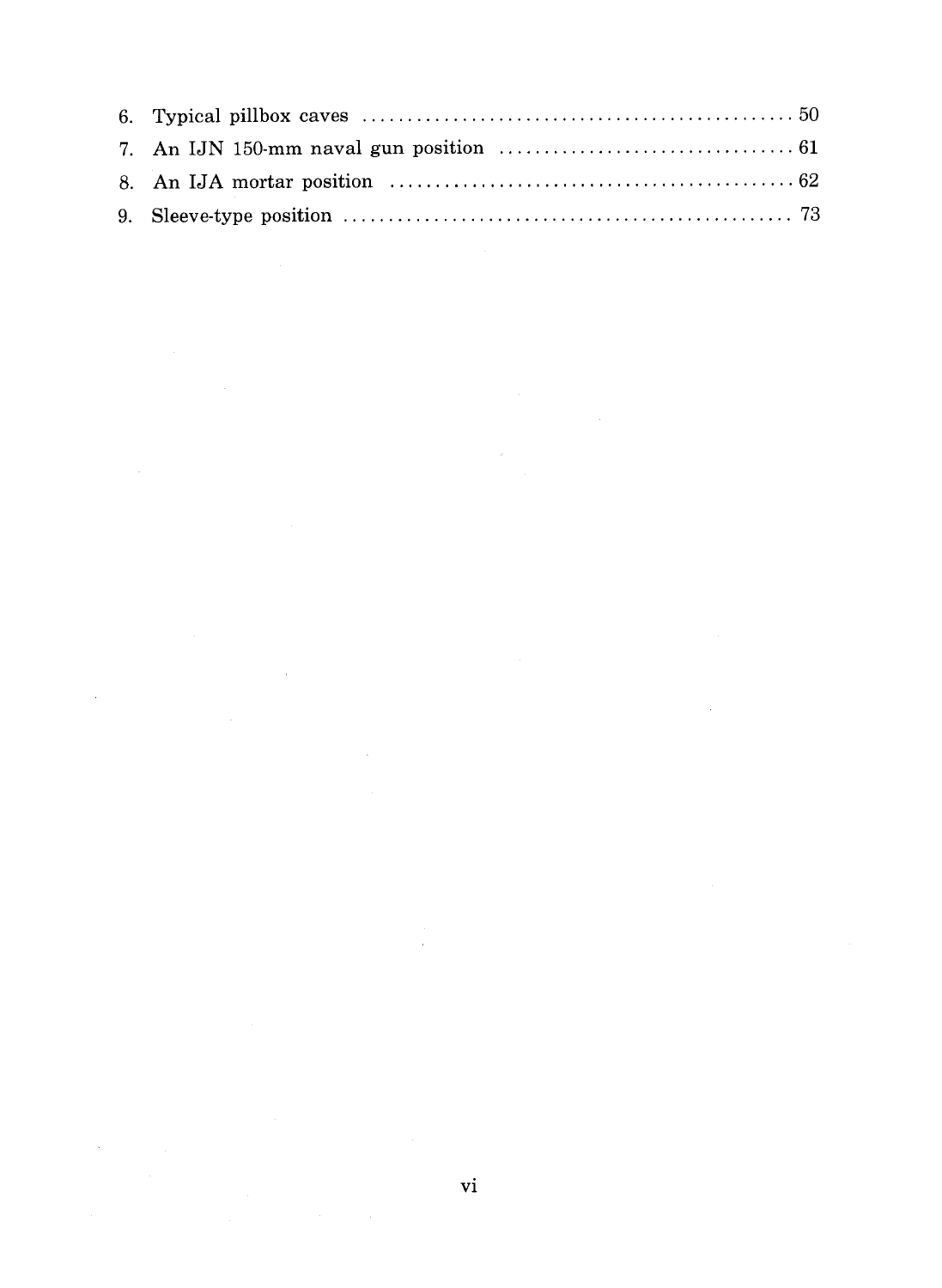á

# **Tables**

1. Average weekly battle casualties of American combat divisions on Okinawa for first two weeks of full engagement and for all subsequent weeks of full engagement .............................. 67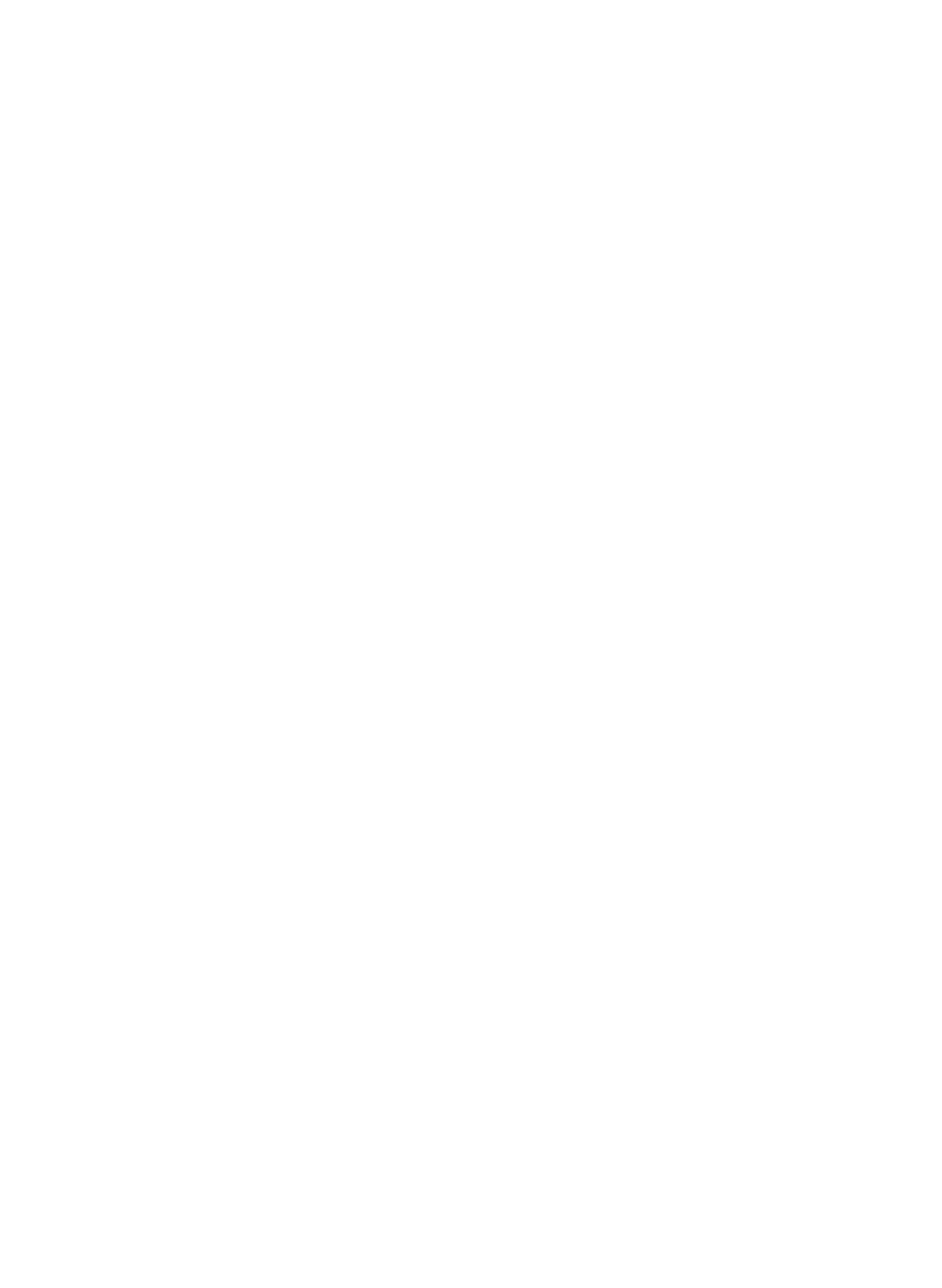### **Preface**

During the Pacific war, from 1937 to 1945, the Japanese military grew to an end strength of 7 million men. Over the course of the war, this represented some 28 million man-years of uniformed service to the Japanese Empire. Imperial service spanned every conceivable environment, from subarctic in Manchuria to steaming rain forest in New Guinea, and every conceivable adversary, from a Soviet armored corps at Nomonhan in 1939 to isolated nationalist guerrillas in the Philippine archipelago. Moreover, there is an abundant literature in Japanese on these experiences in the form of official histories, unit histories, memoirs, biographies, and studies by scholars and journalists. There is a rich harvest of military lessons that can be reaped from these extensive resources. Even so, this material has been left largely untouched by U.S. military theorists in the past because of the obstacle presented by the Japanese language.

Fortunately, for a time in the 1980s, Fort Leavenworth's Combat Studies Institute was able to foster research in these materials, of which this volume represents one product. I feel especially fortunate to have been associated with this effort.

> THOMAS M. HUBER Combat Studies Institute U.S. Army Command and General Staff College